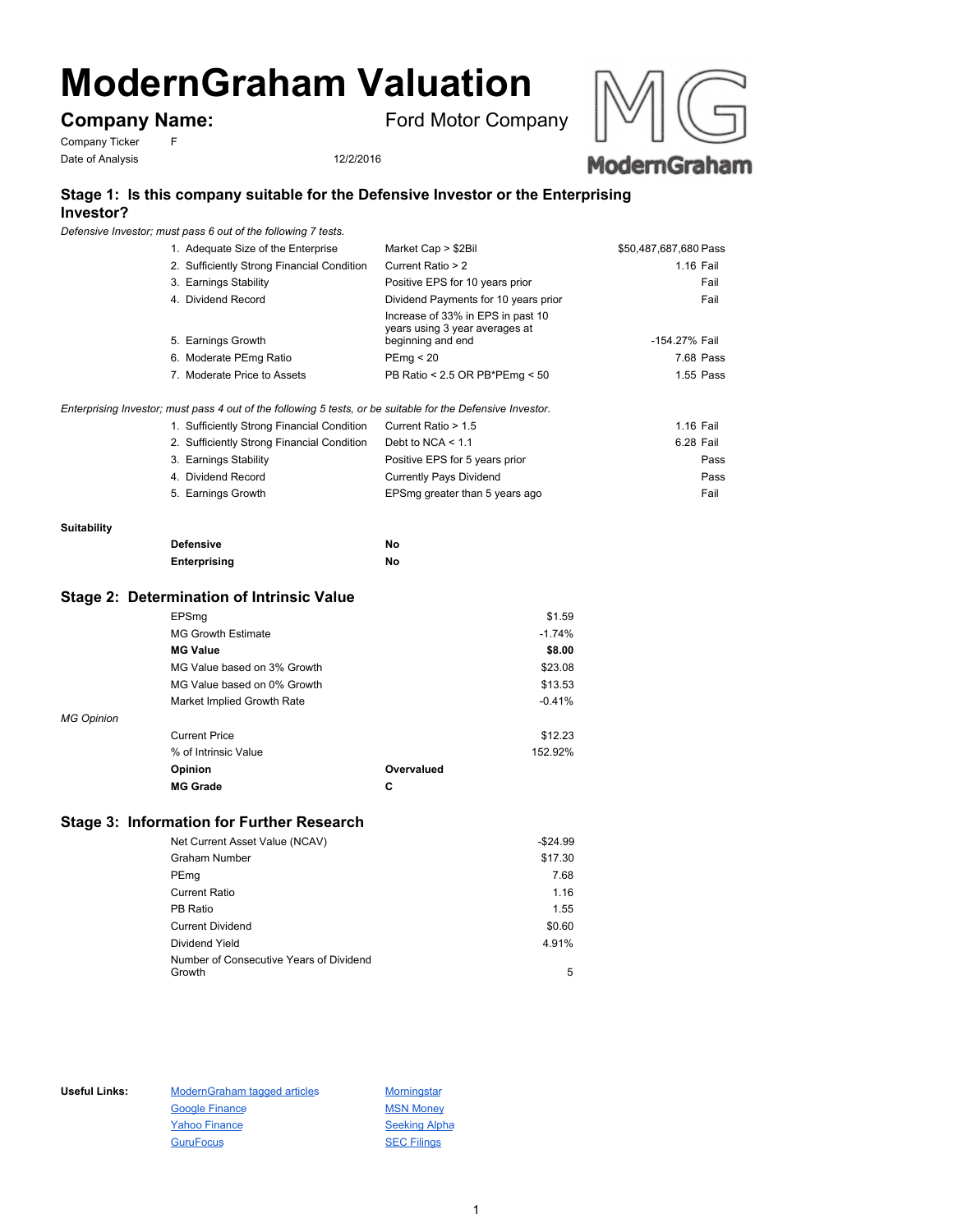| <b>EPS History</b>      |            | <b>EPSmg History</b>                 |                   |
|-------------------------|------------|--------------------------------------|-------------------|
| <b>Next Fiscal Year</b> |            |                                      |                   |
| Estimate                |            | \$1.66 Next Fiscal Year Estimate     | \$1.59            |
| Dec2015                 | \$1.84     | Dec2015                              | \$1.80            |
| Dec2014                 | \$0.31     | Dec2014                              | \$1.94            |
| Dec2013                 | \$2.94     | Dec2013                              | \$2.62            |
| Dec2012                 | \$1.41     | Dec2012                              | \$1.80            |
| Dec2011                 | \$4.94     | Dec2011                              | \$1.30            |
| Dec2010                 | \$1.66     | Dec2010                              | $-$1.15$          |
| Dec2009                 | \$0.86     | Dec2009                              | $-$2.57$          |
| Dec2008                 | $-$ \$6.50 | Dec2008                              | $-$3.67$          |
| Dec2007                 | $-$1.38$   | Dec2007                              | $-$1.89$          |
| Dec2006                 | $-$6.72$   | Dec2006                              | $-$1.68$          |
| Dec2005                 | \$0.77     | Dec2005                              | \$0.55            |
| Dec2004                 | \$1.52     | Dec2004                              | \$0.39            |
| Dec2003                 | \$0.13     | Dec2003                              | \$0.27            |
| Dec2002                 | \$0.51     | Dec2002                              | \$1.79            |
| Dec2001                 | $-$3.02$   | Dec2001                              | \$3.39            |
| Dec2000                 | \$2.30     | Dec2000                              | \$6.51            |
| Dec1999                 |            | \$5.86 Balance Sheet Information     | 9/1/2016          |
| Dec1998                 |            | \$17.76 Total Current Assets         | \$103,515,000,000 |
| Dec1997                 |            | \$3.58 Total Current Liabilities     | \$89,188,000,000  |
| Dec1996                 |            | \$2.32 Long-Term Debt                | \$89,951,000,000  |
|                         |            | <b>Total Assets</b>                  | \$234,963,000,000 |
|                         |            | Intangible Assets                    | \$0               |
|                         |            | <b>Total Liabilities</b>             | \$203,479,000,000 |
|                         |            | Shares Outstanding (Diluted Average) | 4,000,000,000     |